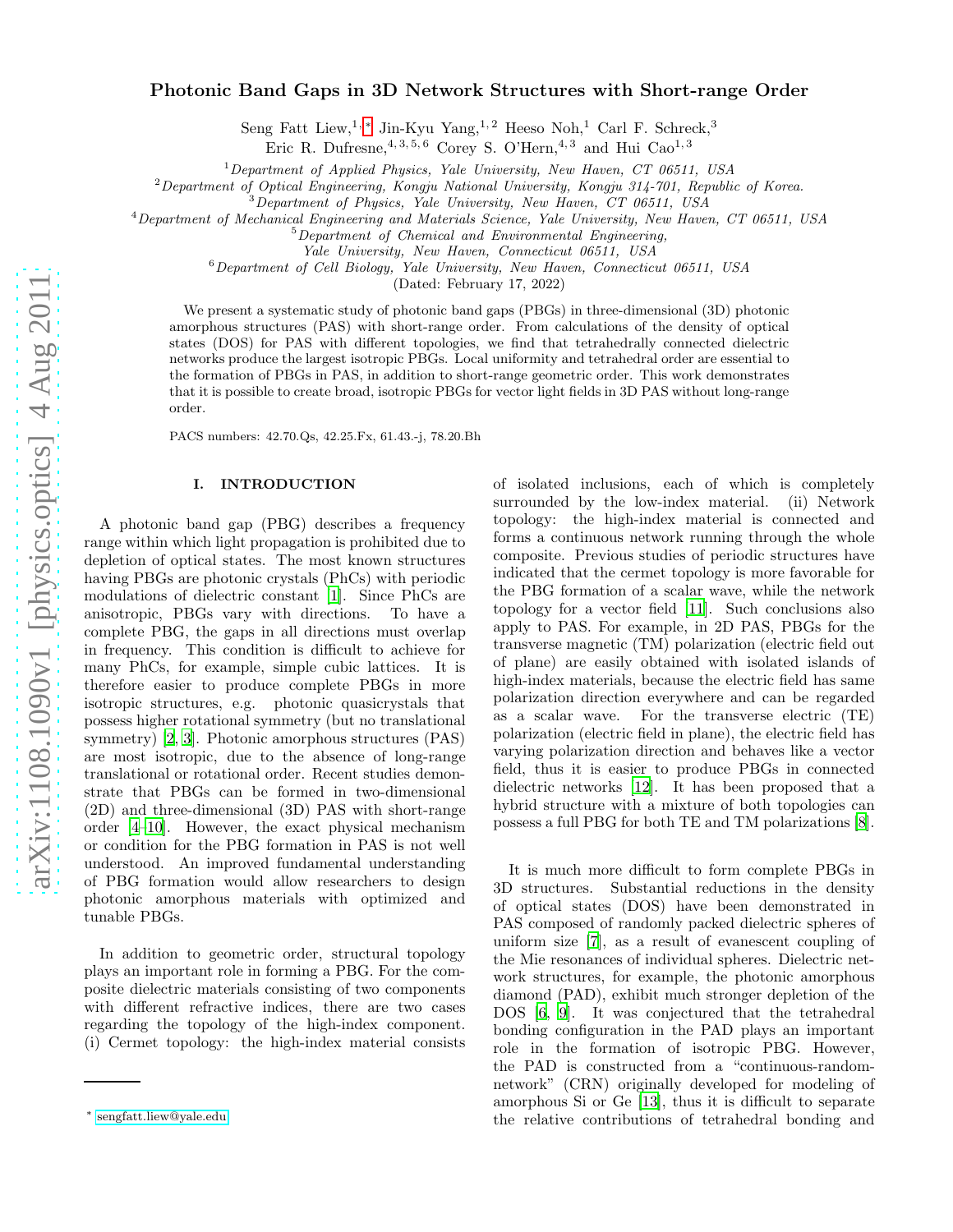local geometric order to the PBG formation. Identifying the key parameters that determine when a PBG will form in PAS is important not only for developing novel photonic glasses [\[14\]](#page-5-12), but also for understanding color generation in nature [\[15\]](#page-5-13). Both cermet and network topologies have been found in color-producing PAS of many animal species [\[16](#page-5-14), [17\]](#page-5-15). It is also conjectured that pseudo PBGs may be formed and responsible for non-iridescent coloration of many PAS [\[18\]](#page-5-16).

In this article, we present a detailed numerical study of the DOS and PBGs in 3D PAS. We vary the topology, short-range geometric order, refractive index contrast, and filling fraction to maximize the depletion of DOS and the strength of PBG in the absence of longrange structural order. This study allows us to identify the essential elements for the formation of PBGs in PAS. We organize the manuscript as follows. In Sec. [II,](#page-1-0) we describe the methods used to generate PAS numerically and analyze their structural and topological properties. The calculated DOS for both cermet and network topologies are presented in Sec. [III,](#page-2-0) together with interpretations of the results. In Sec. [IV,](#page-3-0) we explore dielectric networks with different degrees of structural order to maximize the reduction in the DOS. We then conclude in Sec. [V.](#page-5-17)

# <span id="page-1-0"></span>II. STRUCTURE GENERATION AND CHARACTERIZATION

#### <span id="page-1-2"></span>A. Spheres packings

We first study dielectric composites with the cermet topology—high-index dielectric spheres embedded within a low-index host material (air). We employ a two-stage numerical protocol to generate 'just-touching', jammed sphere packings in a cubic simulation cell with varying positional order [\[19](#page-5-18), [20](#page-5-19)]. First, liquid states of monodisperse spheres are cooled at fixed packing fraction  $\phi = 0.60$  from an initial high temperature  $T_0$ to zero temperature at different rates. In the second step, each zero-temperature configuration is compressed in steps of  $\Delta \phi = 10^{-3}$  followed by minimization of the total energy until a static packing with infinitesimal particle overlaps is obtained. By varying the cooling rate, we are able to create static packings with a range of positional order and packing fractions from random close packing at  $\phi = 0.64$  to the face centered cubic (FCC) structure at  $\phi = 0.74$ . In general, the slowly cooled samples can be compressed to higher packing fractions. Figure [1](#page-1-1) (a) shows a cluster of 50 spheres from the interior of a jammed sphere packing containing 1000 spheres at  $\phi = 0.64$ . For comparison, we generate completely disordered configurations by placing spheres randomly in the cubic box with no overlaps at  $\phi = 0.35$ .

#### B. Dielectric network

We also generate structures with network topologies, where the high-index dielectric material forms the continuous network, using two methods. For the first method, we invert the cermet structure of jammed dielectric spheres in air. The inverse structure consists of low-index (air) spherical inclusions in a continuous high-index dielectric network. By adjusting the radius R of the spheres (but fixing their positions), we can vary the air fraction  $\gamma$  in the inverse structure. An inverse structure with  $\gamma = 0.8$  is shown in Fig. [1](#page-1-1) (b). At this  $\gamma$ , adjacent air spheres begin to overlap and the dielectric material exhibits an irregular topology.

The second method, which is based on an algorithm described in Ref. [\[8,](#page-5-7) [21\]](#page-5-20), produces more uniform network topologies than those from the first method. In this method, a 3D Delaunay tessellation is performed on the sphere centers from the cermet structures in Sec. [II A.](#page-1-2) Each tetrahedron of the tessellation has four facets shared with four neighbors. We then calculate the center of mass of each tetrahedron, and connect the centers of mass of nearest neighbors by a dielectric rod. This creates a tetrahedrally connected dielectric network, where each junction (vertex) has four dielectric bonds. All dielectric rods have same radius W, but different lengths  $d$ . By changing  $W$ , we can vary the air fraction  $\gamma$ . A tetrahedral network with  $\gamma = 0.8$  is shown in Fig[.1](#page-1-1)  $(c)$ .



<span id="page-1-1"></span>FIG. 1. Three examples of photonic amorphous structures: (a) jammed packing of dielectric spheres at  $\phi = 0.64$ , (b) inverse structure of (a) with air fraction  $\gamma = 0.8$ , and (c) tetrahedral network of dielectric rods with  $\gamma = 0.8$  obtained from the Delaunay tessellation of (a).

# C. Structural characterization

We now calculate the density autocorrelation function and spatial Fourier spectra of the cermet and network structures described above. Since the dielectric spheres embedded in air and the corresponding inverted structure possess identical geometrical properties, we focus only on the air spheres and tetrahedral network structures below.

As shown in the inset to Fig. [2](#page-2-1) (a), the 3D spatial Fourier transform of the tetrahedral network structures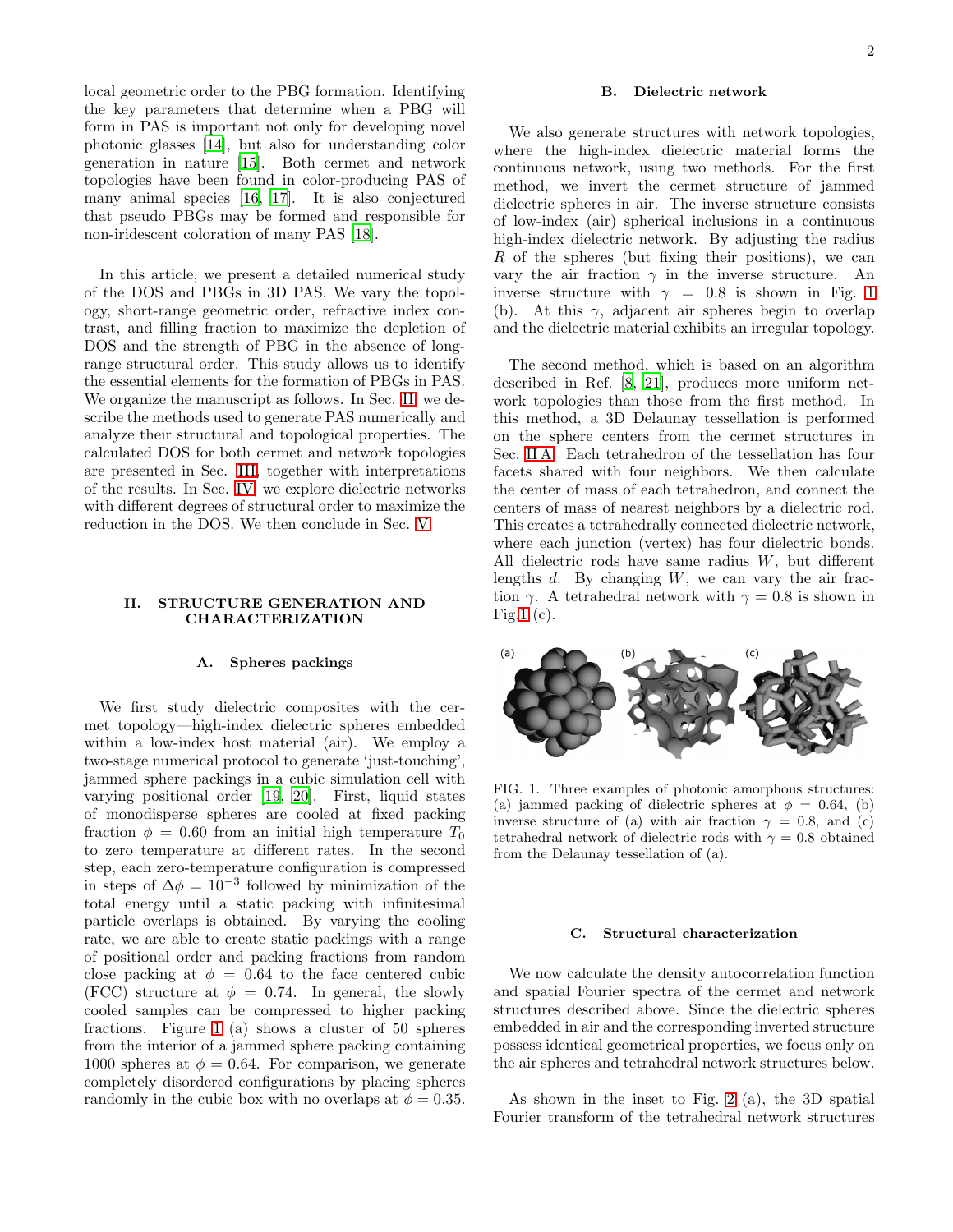displays concentric spherical shells without discrete Bragg peaks, which reflects structural isotropy and a lack of long-range order. The radii of the shells provides the characteristic spatial modulation frequencies of the structures. Similar results are obtained for the tetrahedral networks generated from the jammed sphere packings. The angle-averaged power spectra for both sphere and network structures are plotted in Fig. [2](#page-2-1) (a). The main peak represents the dominant spatial frequency, and its width is inversely proportional to the average size of ordered domains [\[22\]](#page-5-21). The sphere and network structures have similar peak widths, and thus comparable domain sizes.

We also calculated the real-space density autocorrelation function  $C(\Delta r)$  averaged over all angles for the sphere and network structures [\[22\]](#page-5-21). As shown in Fig. [2](#page-2-1) (b), both structures display highly damped oscillations of  $C(\Delta r)$ . The first peak away from  $\Delta r = 0$  is located at the average spacing a between nearest neighbors. We find that the amplitudes of the oscillatory peaks decay exponentially [inset to Fig. [2](#page-2-1) (b)] with a decay length (excluding the first peak)  $\xi_r \approx 0.9a$  for the sphere packings and 1.1a for the tetrahedral networks. Hence, there are weak spatial correlations and short-range order in these PAS.



<span id="page-2-1"></span>FIG. 2. Structural characterization of photonic amorphous structures. (a) Angle-averaged power spectra of the spatially Fourier transformed density for jammed sphere packings (dashed line) and tetrahedral networks (solid line) versus  $qa/2\pi$ , where q is the spatial frequency and a is the mean spacing between spheres. The inset shows a cross-section of the 3D power spectrum for the tetrahedral network. (b) Angleaveraged density autocorrelation for the sphere packing and network structures. The inset shows the amplitudes of the oscillatory peaks of  $C(\Delta r)$  for sphere packings (circles) and tetrahedral networks (crosses).

# <span id="page-2-0"></span>III. DOS OF PAS WITH CERMET AND NETWORK TOPOLOGIES

In this section, we describe calculations of the DOS for jammed dielectric spheres in air, the inverse structure, and the tetrahedral networks of dielectric rods using the order-N method [\[23](#page-5-22)]. We choose a cubic supercell with size 8.7a containing 1000 spheres and refractive indices

 $n = 3.6$  and 1 for the high- and low-index materials, respectively. We find that the optimal air fraction that yields the largest reduction of the DOS is  $\gamma = 0.75$  for the dielectric sphere packings and 0.80 for both the inverse structure and tetrahedral network. The DOS was ensemble-averaged over five distinct configurations at the optimal  $\gamma$  for each topology, and then normalized by the DOS of a "homogeneous" medium with the same  $\gamma$ . The latter structure is generated by placing cubic dielectric voxels (with lateral dimension 0.043a, which is much smaller than the wavelength of light  $\lambda$ ) randomly in the supercell.



<span id="page-2-2"></span>FIG. 3. DOS for (a) jammed dielectric spheres in air with  $\gamma =$ 0.75, (b) inverted structures with  $\gamma = 0.8$ , and (c) tetrahedral networks with  $\gamma = 0.8$ . The wavelength  $\lambda$  is normalized by the mean spacing between spheres  $a$  (average bond length  $d$ ) on the top (bottom) scale.

As shown in Fig. [3,](#page-2-2) the maximal DOS reduction occurs in the tetrahedral network structure, which is two orders of magnitude larger than that for the dielectric spheres and inverse structures. For the tetrahedral networks, the PBG is formed at normalized frequency  $d/\lambda \approx 0.22$ , where  $d$  is the average length of dielectric rods and  $d/a = 0.39$ . The width of the PBG normalized by the gap center frequency is  $\sim 5.5\%$ . The modest reduction in the DOS at  $a/\lambda \approx 0.41$  for the dielectric spheres stems from Mie resonances of individual spheres [\[7](#page-5-8)]. The uniformity of the dielectric spheres allows the coupling of their Mie resonances, which of the lowest order for isolated dielectric spheres in air occurs at  $a/\lambda \approx 0.41$ . In contrast, the air sphere structures have only a small reduction of the DOS in the frequency range where the tetrahedral networks show a pronounced PBG, despite the fact that both structures have dielectric network topology and similar degree of spatial correlation. It is clear that the dramatic difference in the DOS cannot be explained by the small differences in spatial correlations.

Our studies of jammed dielectric sphere packings show that uniformity in the size of dielectric spheres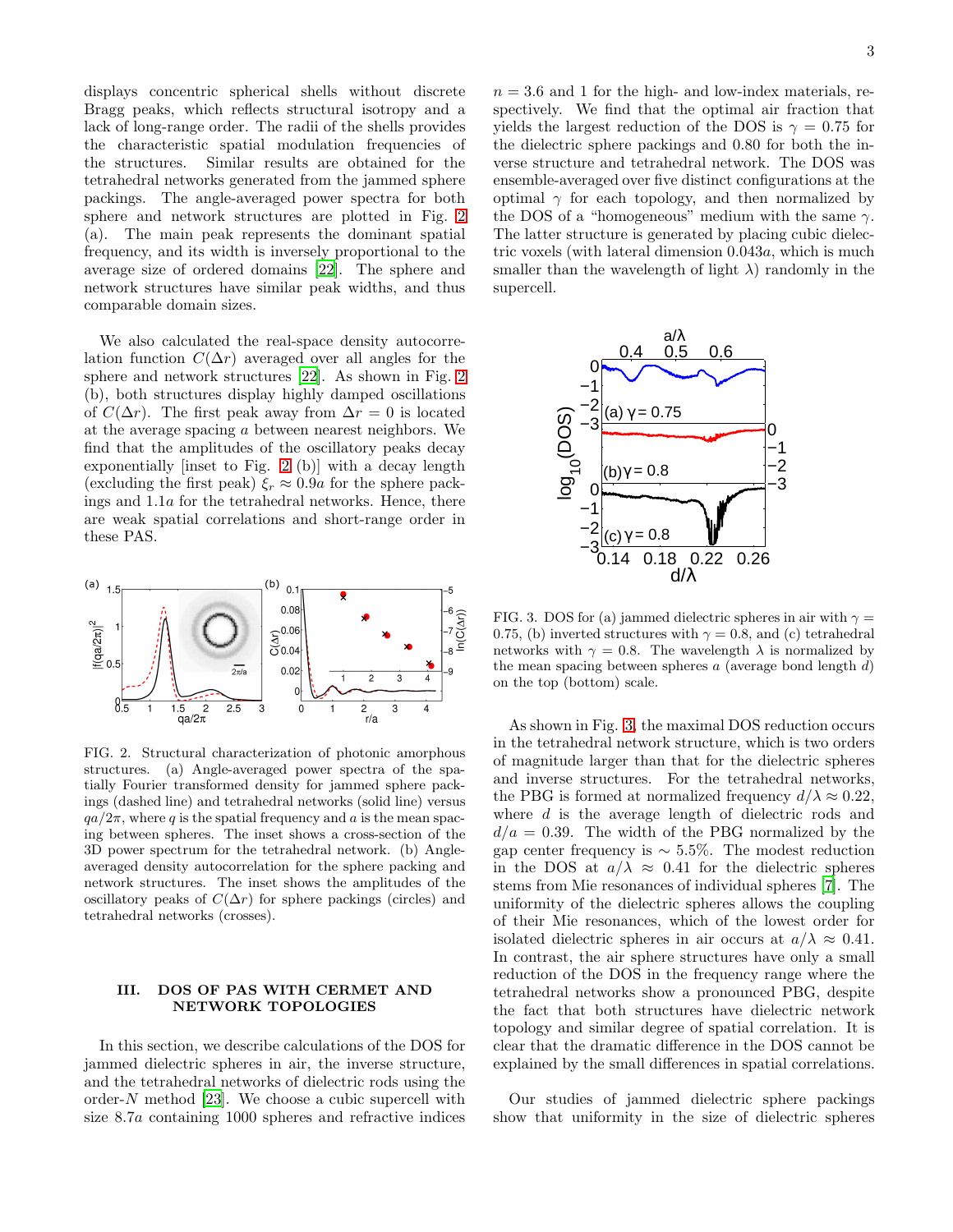leads to strong coupling of Mie resonances that result in a depletion of the DOS. In the inverse structure of air spheres, the basic scattering unit is the dielectric filling between air spheres. For the tetrahedral network structure, the basic scattering unit is centered at each junction where four dielectric rods meet. Note that in the network topology, the adjacent scattering units are connected, in contrast with the cermet topology. To compare the uniformity of local scattering units in dielectric networks, we calculate the average refractive index near the center of each unit. For the tetrahedral network structure, we calculate the mean refractive index  $\bar{n}$  within a sphere of radius r whose center coincides with the center of each junction. We then compute the average  $\langle \bar{n}(r) \rangle$  and its variance  $V(r)$  over all junctions. For the air spheres, the dielectric junction center is set at the center of refractive index distribution within each tetrahedron obtained from the 3D Delaunay tessellation of the sphere centers. Similarly, we calculate the mean refractive index  $\bar{n}$  around each junction center,  $\langle \bar{n}(r) \rangle$ , and  $V(r)$  averaged over all junctions.

In Fig. [4](#page-3-1) (a) we show that on average the tetrahedral network and air spheres structure have similar distributions of the mean refractive index  $\langle \bar{n}(r) \rangle$  around each dielectric junction. In addition, the average refractive index for both networks approaches the same value at large r since the air fraction  $\gamma$  is the same for both structures. However, the variance  $V(r)$  of  $\bar{n}$  for the two network structures shows marked differences for all r as shown in Fig. [4\(](#page-3-1)b). The tetrahedral network possesses much smaller fluctuations in  $\bar{n}$  from one junction to another. Thus, the scattering units are much more uniform for the tetrahedral network than those in the air spheres. The uniformity of local refractive index distribution ensures similar scattering characteristic of individual dielectric junctions and facilitates their coupling which leads to a dramatic depletion of the DOS.



<span id="page-3-1"></span>FIG. 4. Uniformity of the local scattering environment for the dielectric networks of tetrahedral bonding (solid line) and air spheres (dashed line). (a) Mean index of refraction  $\langle \bar{n}(r) \rangle$ and (b) variance  $V(r)$  within a distance r from the dielectric junction center. r is normalized by the mean spacing of spheres  $a$  (average bond length  $d$ ) on the top (bottom) scales.

The formation of a PBG in the tetrahedral network structure also depends on the air fraction  $\gamma$  and the refractive index of the dielectric material  $n$ . In Fig. [5,](#page-3-2) we show the variation of the PBG for two values of  $\gamma$  and n. Reducing the air fraction below 0.8 leads to a decrease in the PBG. A reduction in  $\gamma$  increases the average refractive index of the structure, thus reducing the ratio of the index difference  $(n - 1)$  to the average refractive index. It leads to a decrease of the overall scattering strength. In contrast, if  $\gamma$  is increased above 0.8, there is an insufficient amount of high-index material to scatter light. Thus, an optimal  $\gamma$  that depends on the refractive index n exists at which the scattering strength is maximal and the PBG is the largest. As shown in Fig. [5](#page-3-2) (c), when the refractive index of the dielectric material is reduced from  $n = 3.6$  to  $n = 2.8$ , the maximal DOS reduction shifts to  $\gamma = 0.72$ . Moreover, the reduction of the DOS at  $n = 2.8$ is nearly two orders of magnitude smaller than that at  $n = 3.6$ . Thus, a large refractive index contrast is needed for strong PBGs in photonic amorphous structures.



<span id="page-3-2"></span>FIG. 5. DOS of tetrahedral networks for two values of the air fraction  $\gamma$  and refractive index n. (a)  $n = 3.6$  and  $\gamma = 0.72$ , (b)  $n = 3.6$  and  $\gamma = 0.6$ , and (c)  $n = 2.8$  and  $\gamma = 0.72$ .

# <span id="page-3-0"></span>IV. EFFECT OF SHORT-RANGE ORDER

In addition to the factors studied above, short-range positional order and tetrahedral bond order play important roles in the formation of PBGs in PAS. In this section, we focus on the dielectric network of tetrahedral bonding, which yields the largest PBGs, and vary the amount of positional and tetrahedral bond order. In particular, we tune the positional order of the original sphere packings from which the tetrahedral networks are formed. The degree of positional order increases with the volume fraction of spheres  $\phi$ , which varies from 0.35 to 0.69.We label the tetrahedral networks (Fig.  $6(a)-(c)$ ) generated from the sphere packings at  $\phi = 0.35, 0.64,$  and 0.69 as A, B, and C. 2D cross-sections of the 3D spatial Fourier spectra for these structures are presented in Fig. [6](#page-4-0) (d)- (f). The power spectra of networks A and B consist of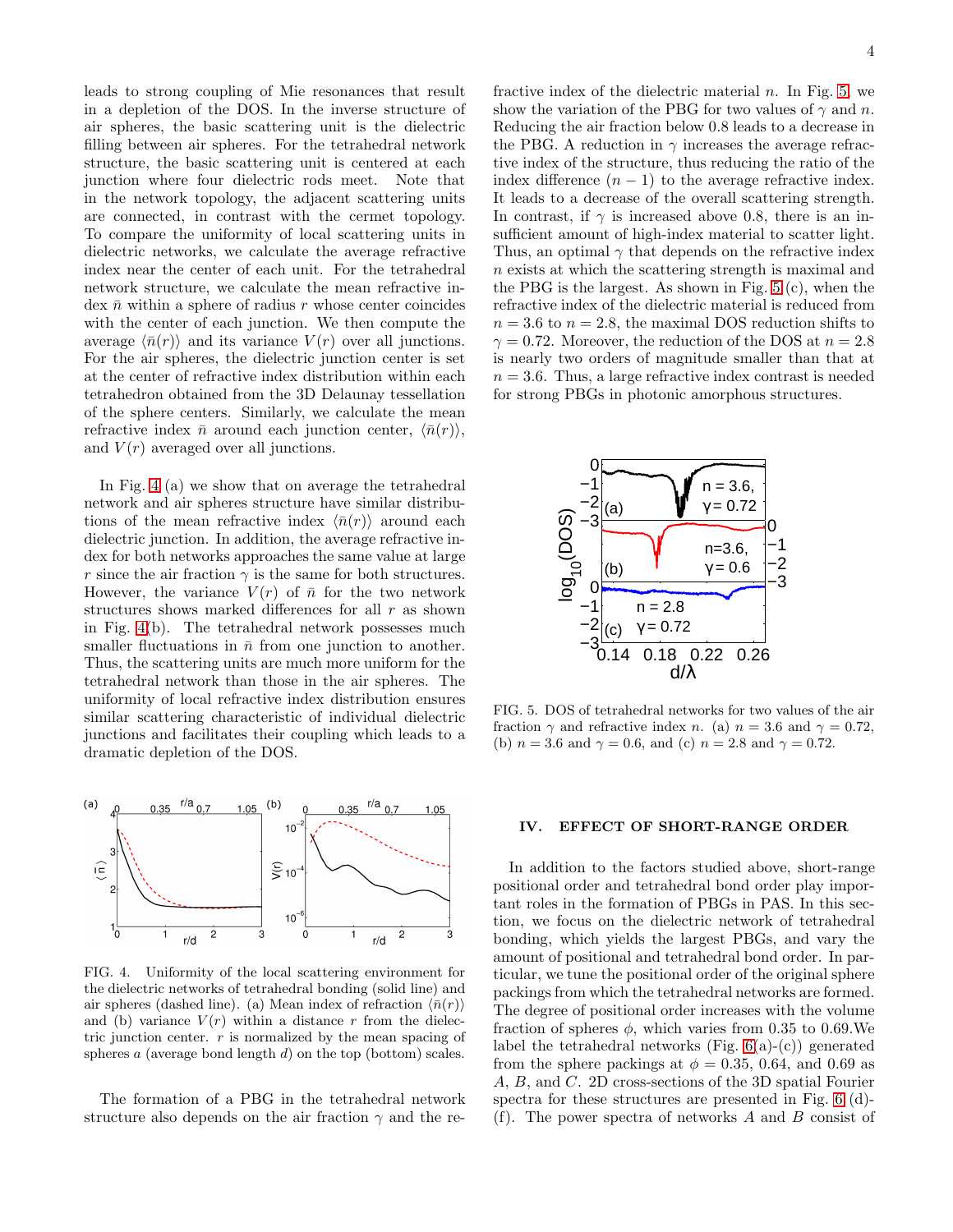concentric shells, but the shell width is notably larger for A. Thus both A and B are isotropic structures, but B possesses more positional order than A. In contrast to A and B, network C features discrete diffraction peaks in the Fourier spectrum, and the structure is no longer isotropic.



<span id="page-4-0"></span>FIG. 6. Tetrahedral dielectric networks generated from sphere packings with packing fraction (a)  $\phi = 0.35$ , (b) 0.64, and (c) 0.69. 2D cross-sections of the 3D spatial Fourier spectra of the corresponding tetrahedral networks are shown in (d), (e), and (f).

In Fig. [7,](#page-4-1) we compare the DOS of the tetrahedral networks A, B, and C, with the refractive index of the dielectric rods set to  $n = 3.6$ . By adjusting the dielectric rod radius W, we find that the optimal air fraction for all three structures is  $\gamma = 0.8$ . As expected, network A, with the least positional order, possesses the smallest depletion in the DOS. However, network C with the strongest degree of positional order has a smaller DOS depletion than network B. This result contrasts with recent findings for 2D PAS with air cylinders embedded in dielectric materials that show increasing positional order leads to stronger DOS depletion [\[22\]](#page-5-21). To understand these results, we must also compare the uniformity of the local refractive index distribution and the structural topology of the three network structures at fixed radius W of the dielectric rods. We find that networks B and C have comparable fluctuations in  $\bar{n}$  over all the junctions. Thus, local uniformity does not explain the difference in the depletion of the DOS for networks B and C.

To investigate the effects of local topology on the depletion of the DOS, we compute the tetrahedral order parameter [\[8](#page-5-7), [9](#page-5-10)]

$$
\zeta = 1 - \frac{3}{8} \sum_{j=1}^{3} \sum_{k=j+1}^{4} \left( \cos \psi_{jk} + \frac{1}{3} \right)^2, \tag{1}
$$

where  $\psi_{jk}$  is the angle between two dielectric rods joined at a junction in the tetrahedral network [\[24](#page-5-23)]. For a periodic diamond network,  $\psi_{jk} = 109.5^{\circ}$ ,  $\cos(\psi_{jk}) = -1/3$ 



<span id="page-4-1"></span>FIG. 7. The DOS for three tetrahedral dielectric networks (a) A, (b) B, and (c) C with positional order increasing from A to C.

for all j and k, and thus  $\zeta = 1$  at each junction. If the dielectric rods are randomly orientated,  $\langle \zeta \rangle = 0$ . In Fig. [8,](#page-4-2) we plot the distributions of  $\psi_{jk}$  and  $\zeta$  for the A, B, and C networks, and provide the mean values  $(\bar{\psi}_{jk} \text{ or } \bar{\zeta})$ , and standard deviations  $s_{\psi}$  and  $s_{\zeta}$ .



<span id="page-4-2"></span>FIG. 8. Characterization of the local topology for networks A, B and C. (a) The distribution of angles  $\psi_{ik}$  between dielectric rods  $j$  and  $k$  at each tetrahedral junction. The vertical dashed line indicates the angle for the periodic diamond structure,  $\psi_{jk} = 109.5^{\circ}$ . (b) Distribution of the tetrahedral order parameters  $\zeta$  at each junction. The average  $\bar{\psi}_{jk}$  and  $\bar{\zeta}$ and standard deviations  $s_{\psi}$  and  $s_{\zeta}$  are also provided.